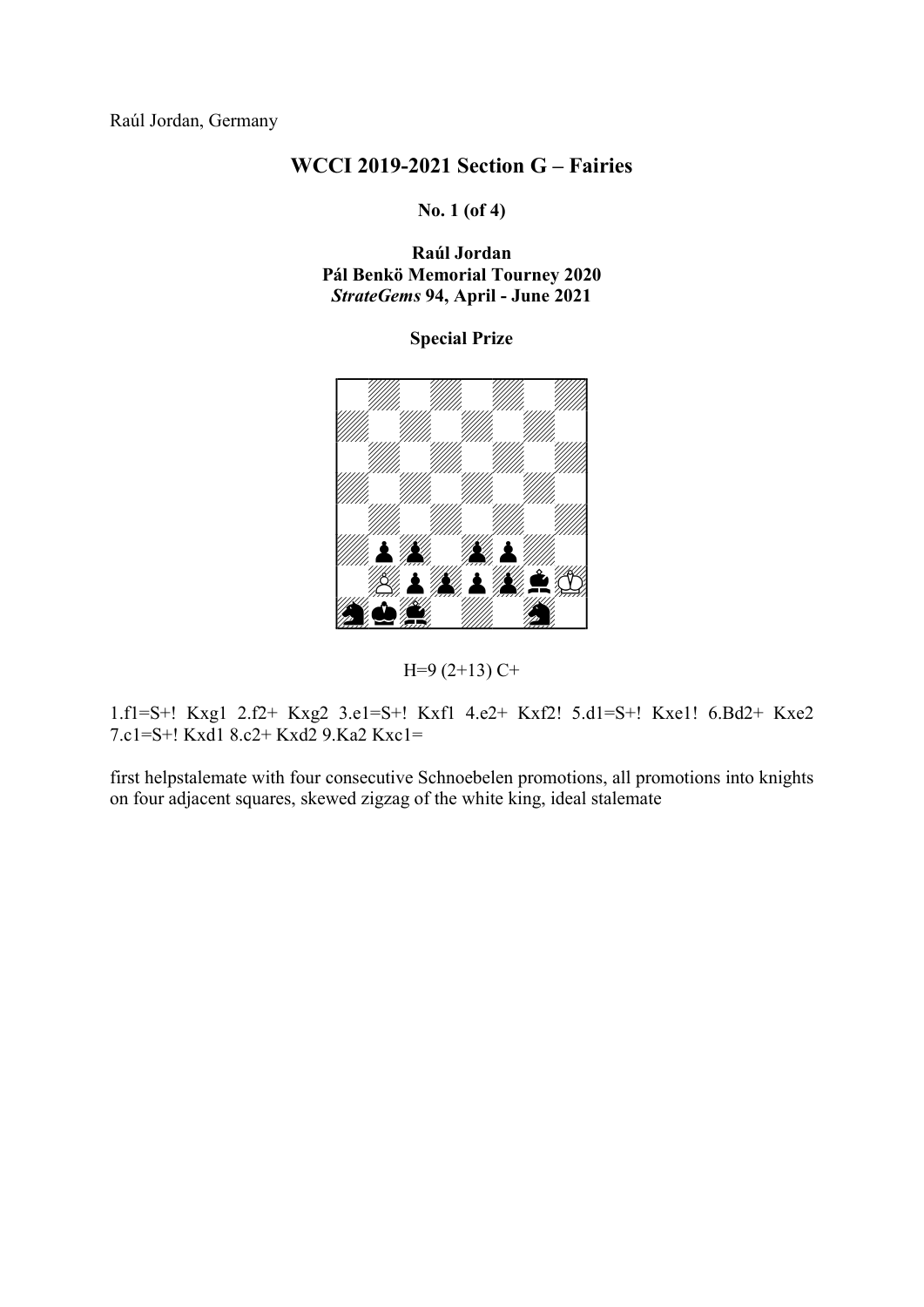## WCCI 2019-2021 Section G – Fairies

No. 2 (of 4)

Raúl Jordan Die Schwalbe 305, October 2020, No. 18355



 $H=3,5(4+6)C+$ 2 solutions

1) 1…Se1+! (1…Se3?) 2.Ke3! (2.Kf4?) Sc2+ 3.Kf4 Se3! (3…Se1?) 4.Kf4-f3 Se3-g2= 2) 1…Sh4+! (1…Sf4?) 2.Kf4! (2.Ke3?) Sg6+ 3.Ke3 Sf4! (3…Sh4?) 4.Ke3-f3 Sf4-g2=

dual avoidance, round trips by the black king and the white knight, tempo, diagram position identical with the final position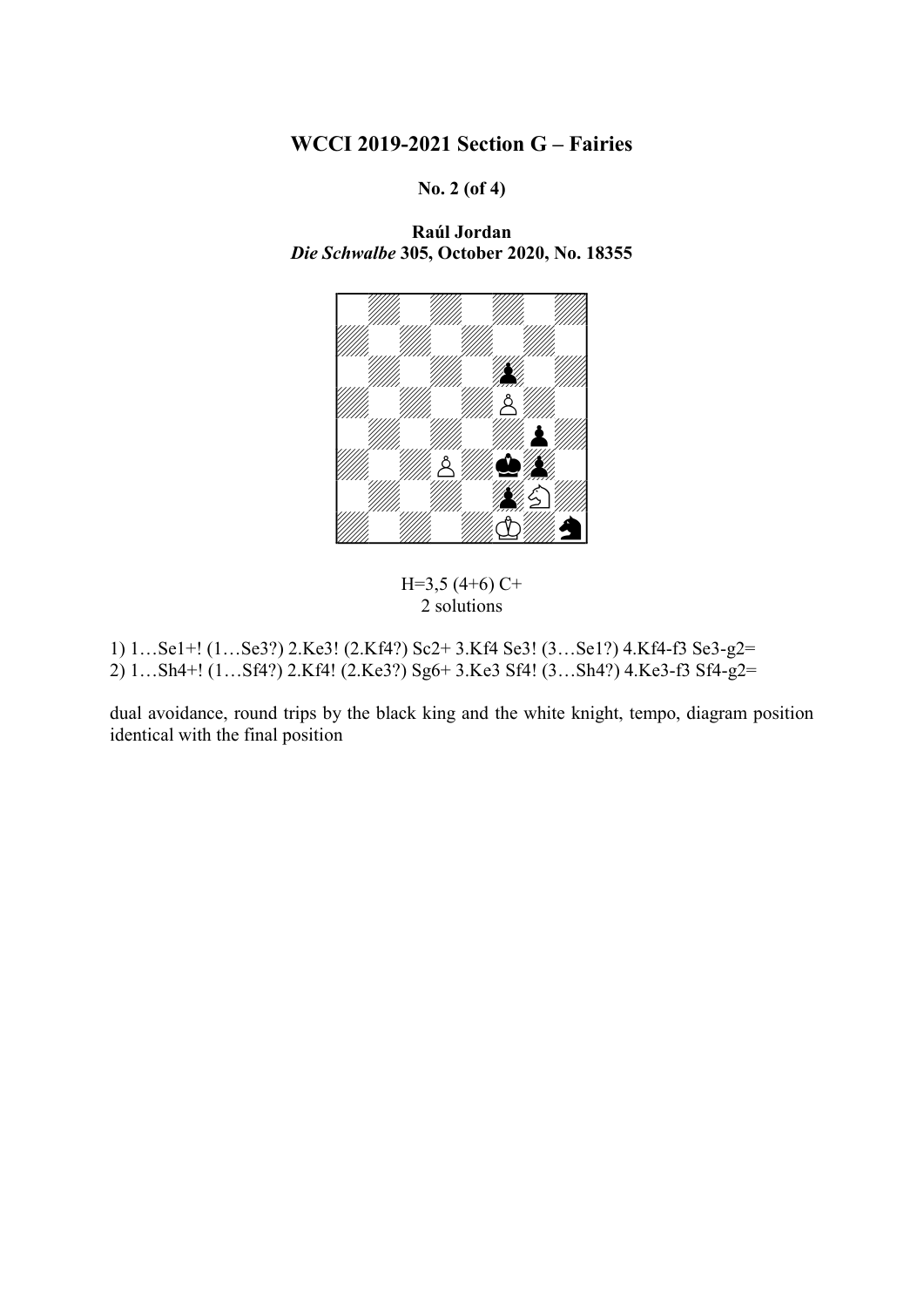WCCI 2019-2021 Section G – Fairies

No. 3 (of 4)

Raúl Jordan StrateGems 94, April - June 2021, No. Q0360



 $H=7(7+11)C+$ 

1.g1=B b5 2.Rg2 Bb4! (2…Bxf4?) 3.Bh2 d6 4.Qg1 d5 5.Sh1 d4 6.f2 d3 7.f3 Bd2=

first helpstalemate with six captureless Umnow moves by white and black, interchange (p-r), model stalemate